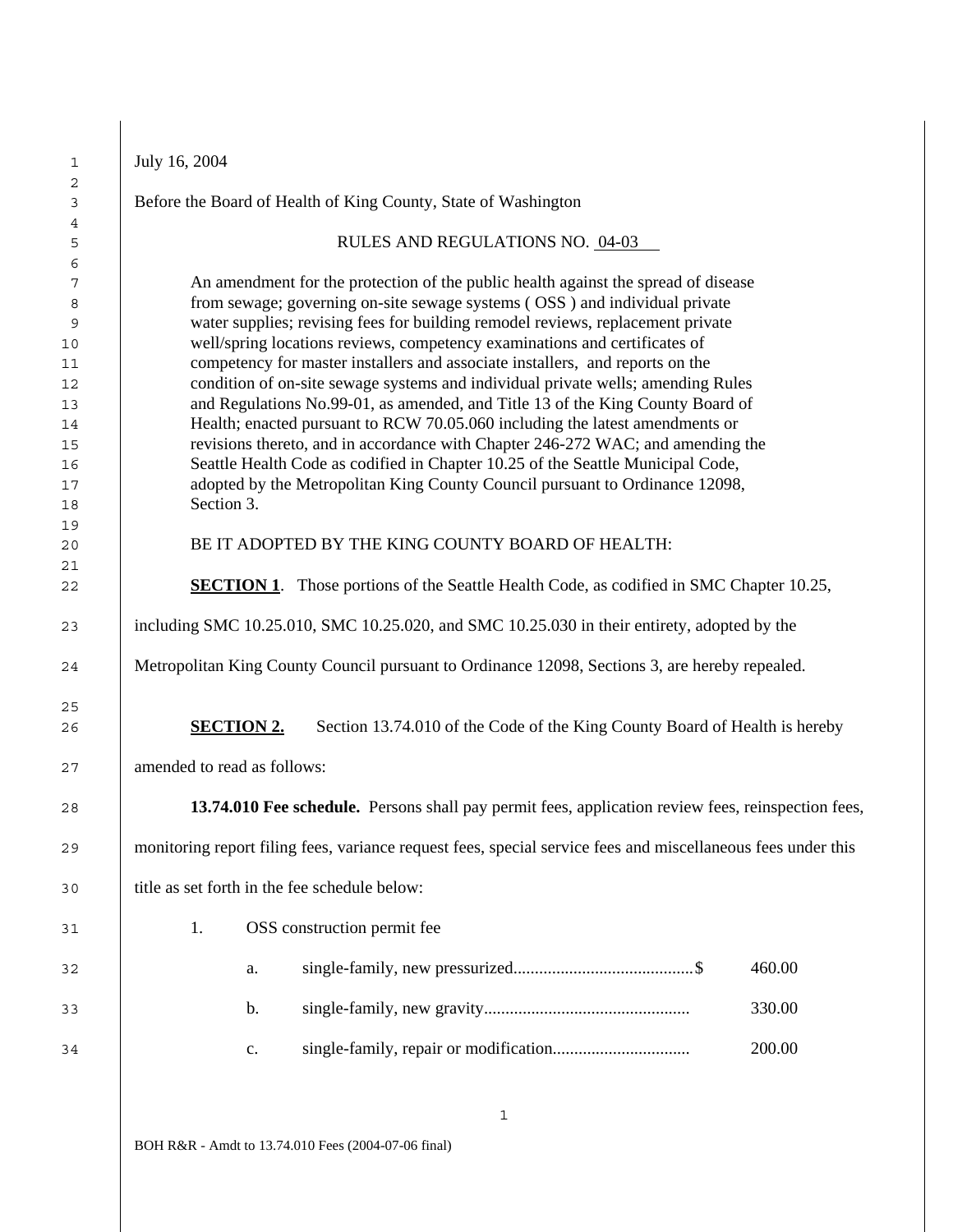| $\mathbf{1}$ |    | d.             |                                                         |               | 25.00         |
|--------------|----|----------------|---------------------------------------------------------|---------------|---------------|
| 2            |    | e.             |                                                         |               | 610.00        |
| 3            | 2. |                | Designer certificate of competency fee                  |               |               |
| 4            |    | a.             |                                                         |               | 150.00        |
| 5            |    | $\mathbf b$ .  |                                                         |               | 75.00         |
| 6            |    | $\mathbf{c}$ . |                                                         |               | 100.00        |
| 7            | 3. |                | On-site system maintainer certificate of competency fee |               |               |
| 8            |    | a.             |                                                         | <sup>\$</sup> | 250.00        |
| 9            |    | $\mathbf b$ .  |                                                         |               | 125.00        |
| 10           |    | $\mathbf{c}$ . |                                                         |               | 250.00        |
| 11           | 4. |                | Master installer certificate of competency fee          |               |               |
| 12           |    | a.             |                                                         | $\mathcal{S}$ | 150.00 250.00 |
| 13           |    | b.             |                                                         |               | 75.00 125.00  |
| 14           |    | $\mathbf{c}$ . |                                                         |               | 75.00 250.00  |
| 15           | 5. |                | Associate installer certificate of competency fee       |               |               |
| 16           |    | a.             |                                                         | \$            | 40.00 100.00  |
| 17           |    | $\mathbf b$ .  | Associate installer competency examination              |               | 75.00 150.00  |
| 18           | 6. |                | Pumper certificate of competency fee                    |               |               |
| 19           |    | a.             |                                                         | $\mathcal{S}$ | 100.00        |
| 20           |    | $\mathbf b$ .  |                                                         |               | 50.00         |
| 21           |    | c.             |                                                         |               | 25.00/vehicle |
| 22           |    | d.             |                                                         |               | 25.00         |
| 23           | 7. |                | Site design application review fee                      |               |               |

BOH R&R - Amdt to 13.74.010 Fees (2004-07-06 final)

 $\overline{\phantom{a}}$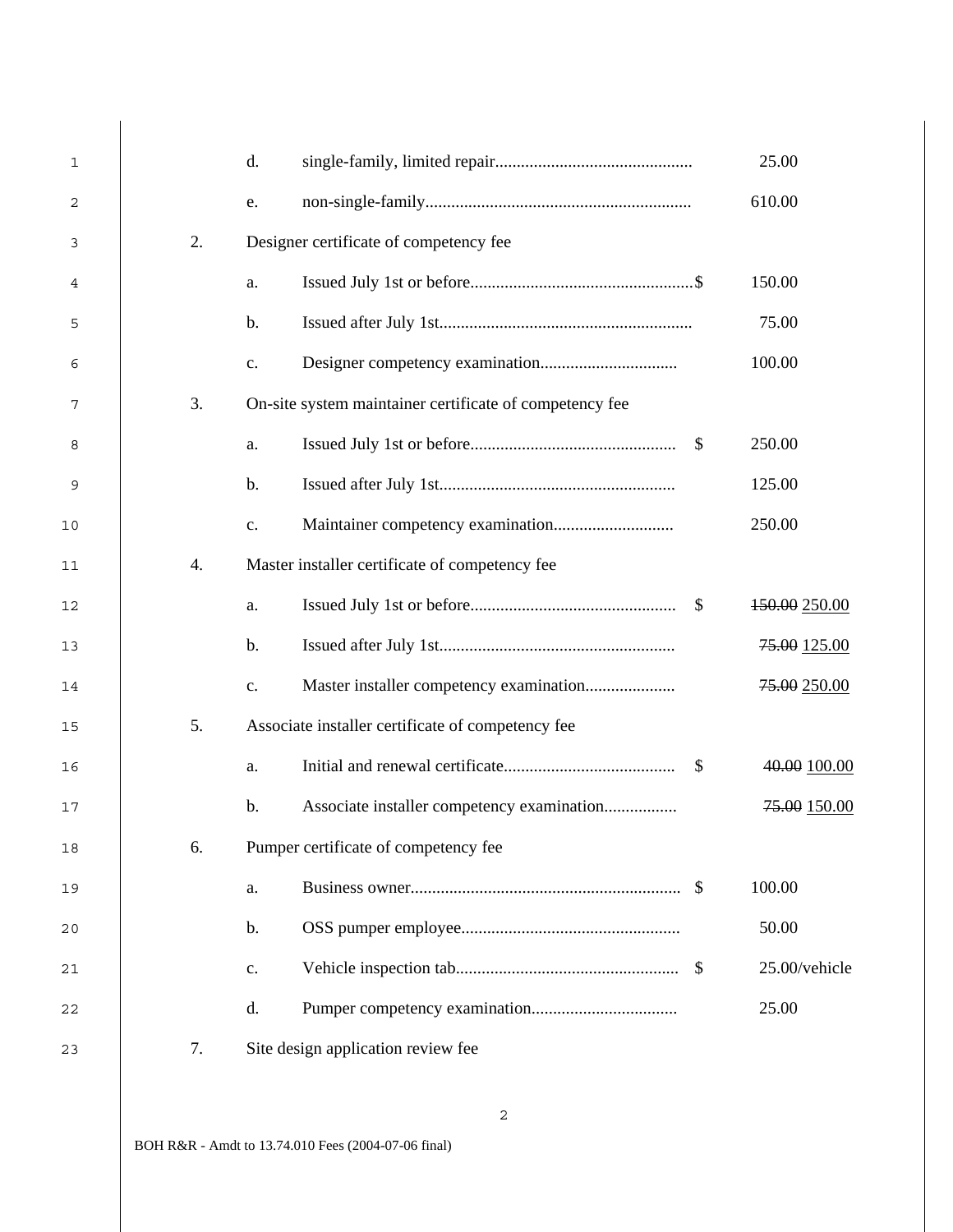| $\mathbf{1}$ |     | a.            |                                                         | 350.00                                             |
|--------------|-----|---------------|---------------------------------------------------------|----------------------------------------------------|
| $\mathbf{2}$ |     | $\mathbf b$ . |                                                         | 520.00                                             |
| 3            |     | c.            |                                                         | actual cost/\$50.00 minimum                        |
| 4            | 8.  |               | Community and large on-site systems review fees         |                                                    |
| 5            |     | a.            | Preliminary engineering report, new and replacement \$  | 300.00                                             |
| 6            |     | $\mathbf b$ . |                                                         | 500.00                                             |
| 7            |     | c.            | Plans and specifications, repaired and replacement      | 250.00                                             |
| 8            |     | d.            |                                                         | 100.00                                             |
| 9            | 9.  |               | Subdivision review fees                                 |                                                    |
| 10<br>11     |     | a.            |                                                         | $345.00 +$<br>115.00/lot                           |
| 12<br>13     |     | $b$ .         |                                                         | $345.00 +$<br>175.00/lot                           |
| 14           | 10. |               | Sewage review committee fees                            |                                                    |
| 15           |     | a.            |                                                         | 450.00                                             |
| 16           |     | $b$ .         |                                                         | 75.00                                              |
| 17           | 11. |               | Miscellaneous fees                                      |                                                    |
| 18           |     | a.            |                                                         | 210.00 300.00                                      |
| 19<br>20     |     | $\mathbf b$ . | Wastewater tank manufacturers standards review \$       | 150.00 base fee<br>plus actual costs over \$150.00 |
| 21           |     | c.            | OSS maintainer's report filing (database management) \$ | 10.00                                              |
| 22           |     | d.            | Alternative, community, commercial system monitoring    |                                                    |
| 23           |     |               |                                                         | 75.00                                              |
| 24           |     | e.            |                                                         | actual cost                                        |
|              |     |               |                                                         |                                                    |

 $\overline{\phantom{a}}$